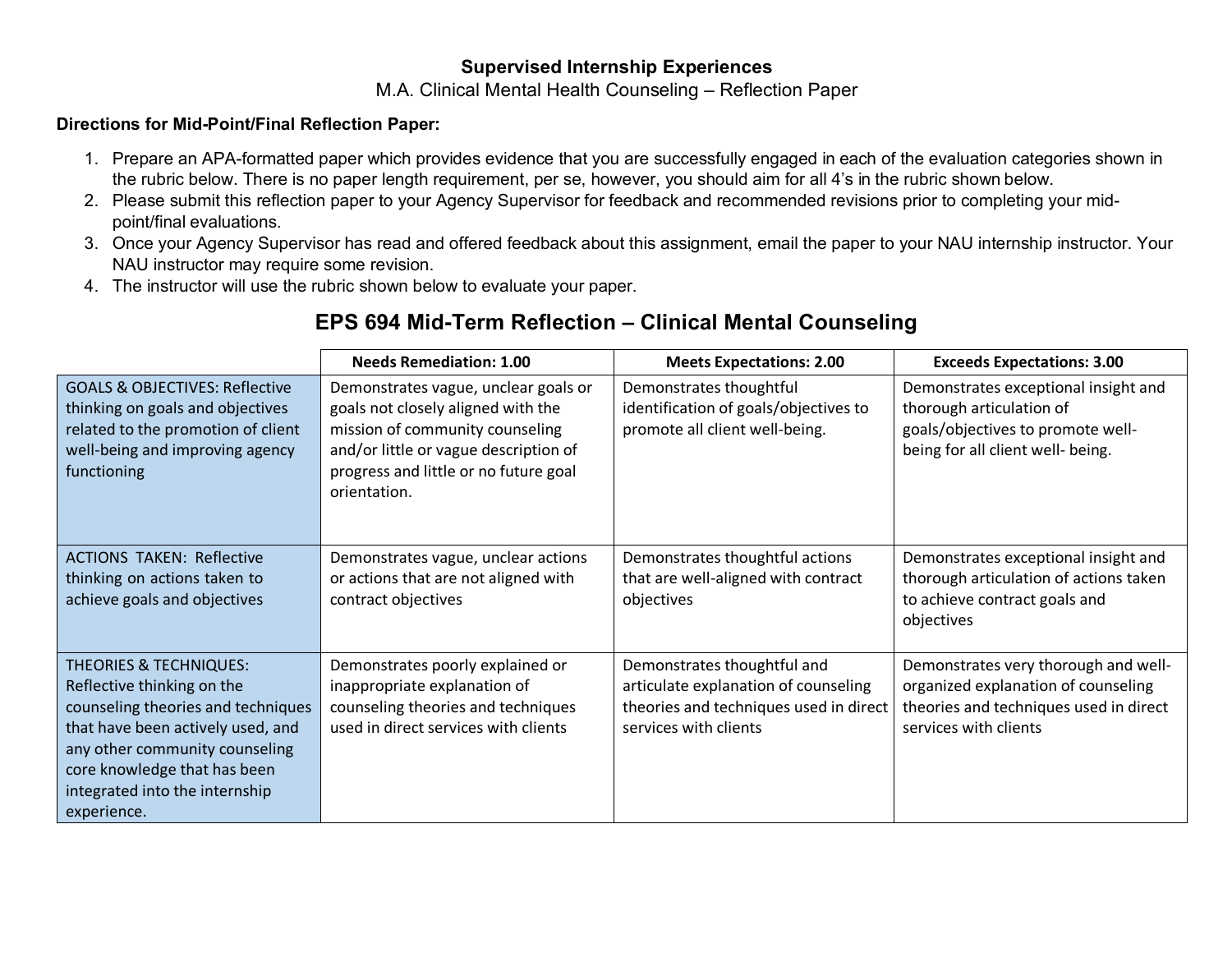| <b>DATA MANAGEMENT: Reflective</b><br>thinking on methods & outcomes<br>used for data collection to assess<br>your overall effectiveness as a<br>counselor                                                                                    | Minimally or poorly organized thinking<br>about data collection to assess your<br>overall effectiveness as a counselor<br>with limited details.                                                                    | Thoughtful reflective thinking about<br>data collection to assess your overall<br>effectiveness as a counselor with<br>moderate details.                                                                                                    | Detailed and insightful reflective<br>thinking about data collection to assess<br>your overall effectiveness as a<br>counselor with high level of detail.                                                                                         |
|-----------------------------------------------------------------------------------------------------------------------------------------------------------------------------------------------------------------------------------------------|--------------------------------------------------------------------------------------------------------------------------------------------------------------------------------------------------------------------|---------------------------------------------------------------------------------------------------------------------------------------------------------------------------------------------------------------------------------------------|---------------------------------------------------------------------------------------------------------------------------------------------------------------------------------------------------------------------------------------------------|
| <b>EVIDENCEBASED TREATMENT</b><br>Reflective thinking on how<br>scientific research in the counseling<br>discipline has been used in<br>treatment planning and specific<br>interventions                                                      | Minimal and/or poorly organized<br>description of ways which you have<br>successfully integrated evidence-based<br>research into your work with clients.                                                           | Thoughtful but not detailed<br>descriptions of ways in which you<br>have successfully integrated evidence-<br>based research into your work with<br>clients.                                                                                | Detailed and articulate descriptions of<br>ways in which you have successfully<br>integrated evidence-based research<br>into your work with clients.                                                                                              |
| PROFESSIONAL RELATIONSHIPS:<br>Describe your interactions with key<br>agency personnel, as well as<br>relationships outside of the agency,<br>and how you have navigated these<br>relationships in ways that have<br>helped you in your work. | Poorly described or inadequate<br>interactions with key agency<br>personnel, as well as relationships<br>outside of the agency, and how these<br>have been navigated in ways that have<br>helped you in your work. | Demonstrates thoughtful and<br>articulate explanation of interactions<br>with key agency personnel, as well as<br>relationships outside of the agency,<br>and how these have been navigated in<br>ways that have helped you in your<br>work | Demonstrates excellence and very<br>articulate explanations of interactions<br>with key agency personnel, as well as<br>relationships outside of the agency,<br>and how these have been navigated in<br>ways that have helped you in your<br>work |
| MULTICULTURAL COMPETENCIES:<br>Reflective thinking about how you<br>have interacted with a variety of<br>clients, including those with<br>disabilities and/or those from<br>diverse ethnic, racial, gender, and<br>SES groups.                | Minimal and/or poorly organized<br>description of how you have applied<br>multicultural competencies with<br>diverse populations                                                                                   | Thoughtful but not detailed<br>descriptions of how you have applied<br>multicultural competencies with<br>diverse populations.                                                                                                              | Detailed and articulate descriptions of<br>how you have applied multicultural<br>competencies with diverse populations.                                                                                                                           |
| TECHNOLOGY: Describe how you<br>have successfully used technology/<br>technologies in order to benefit<br>your development, as well as your<br>clients' overall well-being.                                                                   | Minimal and/or poorly organized<br>description of use of technology in<br>order to benefit your own<br>development, as well your clients<br>overall well-being                                                     | Thoughtful but not detailed<br>description of use of technology in<br>order to benefit your own<br>development, as well as your clients<br>overall well-being                                                                               | Detailed and insightful description of<br>use of technology in order to benefit<br>your own development, as well as<br>your clients overall well-being.                                                                                           |